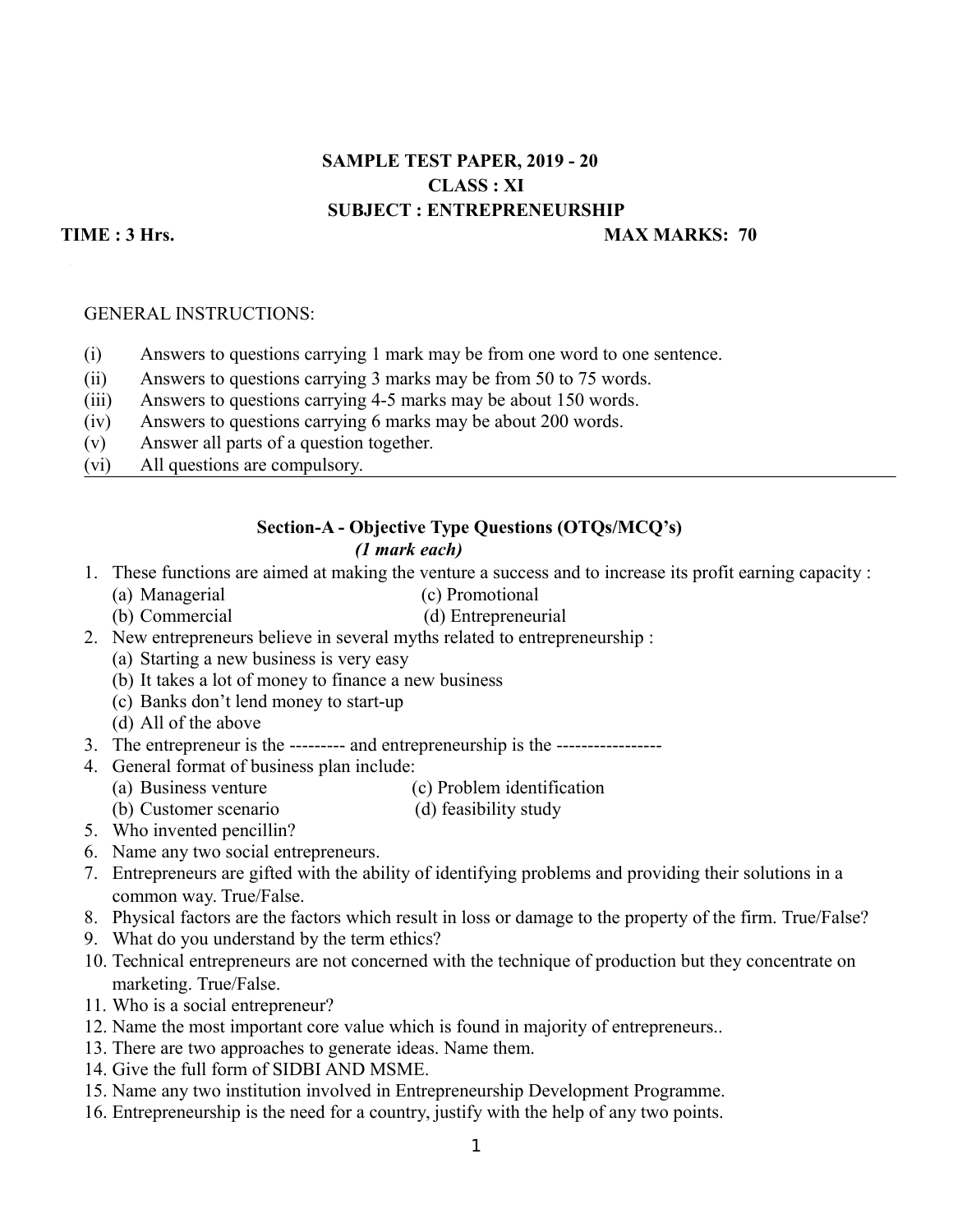17. Pankaj wants to start his own business after completing his studies. State any two barriers that he can be expected to face.

## **Section-B (Short Answer – I)** *(2 marks each )*

18. Give an example describing the role of technology in making the complex process easier. OR

Mention the features of problem solvers.

- 19. What is the importance of intrapreneur in an organisation?
- 20. To check the feasibility of an idea, a number of feasibility studies are conducted. Explain the term feasibility study.
- 21. Write a note on business incubation.
- 22. Why are imitative entrepreneurs are also revolutionary and important?
- 23. Explain the concept of entrepreneurs with the help of a diagram.
- 24. How do systematic planning and persistence help entrepreneurs become effective leaders?

# **Section- C (Short Answer – II )**  *(3 marks each)*

- 25. How an enterprise gives benefit to society, country and an entrepreneur?
- 26. 'Entrepreneurs cannot survive and grow without fulfilling the ethical responsibility of society'. Explain
- 27. Explain any three elements require for a successful business plan.

## **OR** OR

Discuss the following elements of Maslow's hierarchy of needs theory:

- (i) Self actualization needs
- (ii) Ego and esteem needs
- (iii) Social and belongingness and love needs
- 28. What are the three conditions to make a successful business idea?
- 29. Explain any three internal factors which lead to business risk.

## **Section- D (Long Answer – I )** *(4 marks each)*

- 30. Explain the features of feasibility study..
- 31. Why are entrepreneurs called agents of progress for a nation? What role do they play in the Nation's development?
- 32. What do you mean by the term 'entrepreneur'? Explain the types of entrepreneurs given by C. Danhoff. (any three)

# **OR** OR

Explain any six essential attitudes of an entrepreneur.

## **Section- E (Long Answer – II )**  *(6 marks each)*